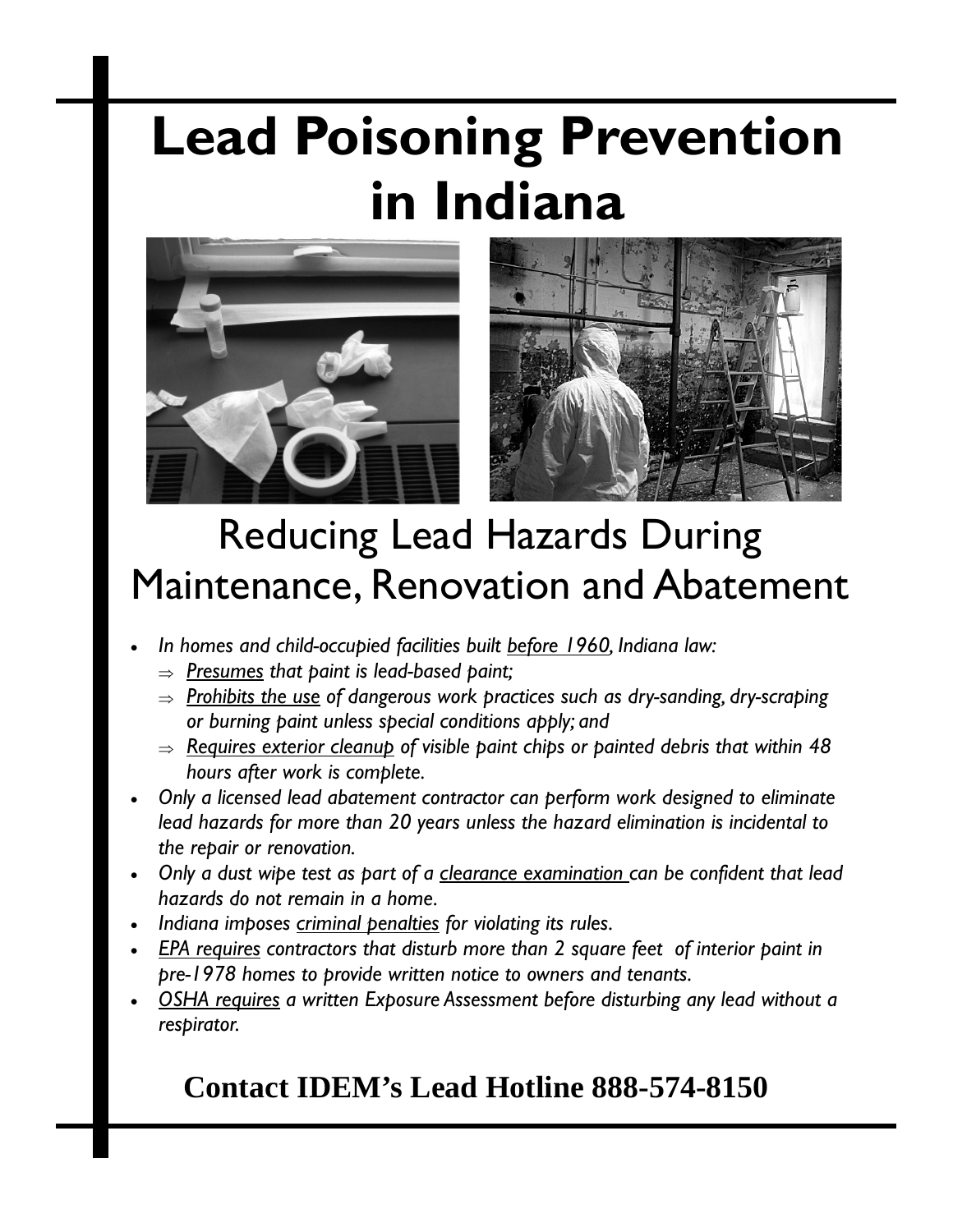### **Lead Primer**

**What are the dangers of lead poisoning?** Severe childhood lead poisoning is uncommon in Indiana, but thousands of Hoosier children are poisoned by lower levels of lead that permanently damage the brain. This damage includes lowered IQ levels, a greater chance of learning disabilities and attention deficit disorders, and a tendency towards violent behavior. Indiana requires intervention to protect children six years or younger when a child has more than 10 micrograms of lead in a deciliter of blood.

#### **How can I tell if a person is lead poisoned?** You can only

tell by testing a person's blood. Since lead leaves the blood over time, you cannot easily tell whether a person was lead poisoned in the past.

#### **Why focus on children six or younger?** The



body has difficulty telling the difference between lead and calcium. As a result, in children, lead in blood can get into the brain and

permanently damage it. Pregnant woman can pass lead to a fetus. Adults and children over six can also be lead poisoned but it takes higher levels. Children under seven are the most vulnerable group.

**How many children are lead poisoned in Indiana?** No

one knows. However, all children eligible for Medicaid must be tested. The state recommends that all children living or playing in property built before 1978 be tested. National averages suggest that 1 in 25 children are lead poisoned. Race and income-levels are also factors.

**How do they get lead poisoned?** Today, lead dust and lead in soil are the primary sources of lead poisoning.

Children playing on the floor get lead dust or contaminated soil in their toys, blankets, clothes and on their hands that they ingest. The lead dust may be invisible. Paint chips can still be a problem but that is less common.

**Where does the lead come from?** The lead primarily comes from deteriorated lead-based paint. Lead-based paint is most often found on the exterior of the home. This paint has contaminated the soil over the years. Inside, windows and doors are the most likely places to find lead-based paint because the paint was durable. Dust can be found everywhere. The only way to know for sure is to have it checked by a risk assessor or inspector licensed by the Indiana Department of Environmental Management.

**Why 1978 and 1960?** The use of lead-based paint on residential property was prohibited after January 1, 1978. Indiana presumes paint. from a home or child-occupied facility built before 1960 is lead-based paint.

#### **Key References and Contacts**

#### Contact IDEM's Lead Hotline 888-574-8150

- Indiana Regulations 326 IAC 23 (See www.in.gov/ legislative/iac/t03260/a00230.pdf and www.in.gov/ idem/air/compliance/index.html#B)
	- $\implies$  23-1 Definitions
	- $\Rightarrow$  23-2 Licensing for Persons Engaging in Lead-Based Paint Activities
	- $\Rightarrow$  23-3 Approval of Training Course Providers
	- ⇒ 23-4 Work Practice Standards for Abatement Activities
	- ⇒ 23-5 Work Practice Standards for Non-Abatement Activities
- U.S. Environmental Protection Agency Regulations -40 CFR Part 765 (See www.epa.gov/lead/)
	- ⇒ Subpart D Lead-Based Paint Hazards
	- $\Rightarrow$  Subpart E Residential Property Renovation Notice
	- $\Rightarrow$  Subpart F Lead Hazard Disclosure in Target Housing
	- ⇒ Subpart L Lead-Based Paint Activities
- U.S. Department of Housing and Urban Development Regulations — 24 CFR Part 35 (See www.hud.gov/ offices/lead/index.cfm)
- U.S. Occupational Safety and Health Administration -29 CFR 1926.62 (see www.osha.gov/SLTC/ constructionlead/index.html)

#### Also see:

- **IDEM** www.in.gov/idem/envirohealth
- National Lead Information Center (800) 424-5323
- National Center for Healthy Housing www.centerforhealthyhousing.org
- Alliance for Healthy Homes www.afhh.org
- Lead-Safe Indiana Task Force and Improving Kids' Environment — www.ikecoalition.org or 317-442-3973



*This document prepared by Tom Neltner and January Jones of Improving Kids' Environment pursuant to a grant from the Indiana Department of Environmental Management and EPA through the Wayne County Health Department. IKE takes full responsibility for the materials presented. Contact IKE at www.ikecoalition.org or 317-442-3973 for more information.* 

*Special thanks to Eric Coulter, Marshall Kern and Lynnette Brown of Wayne County Health Department*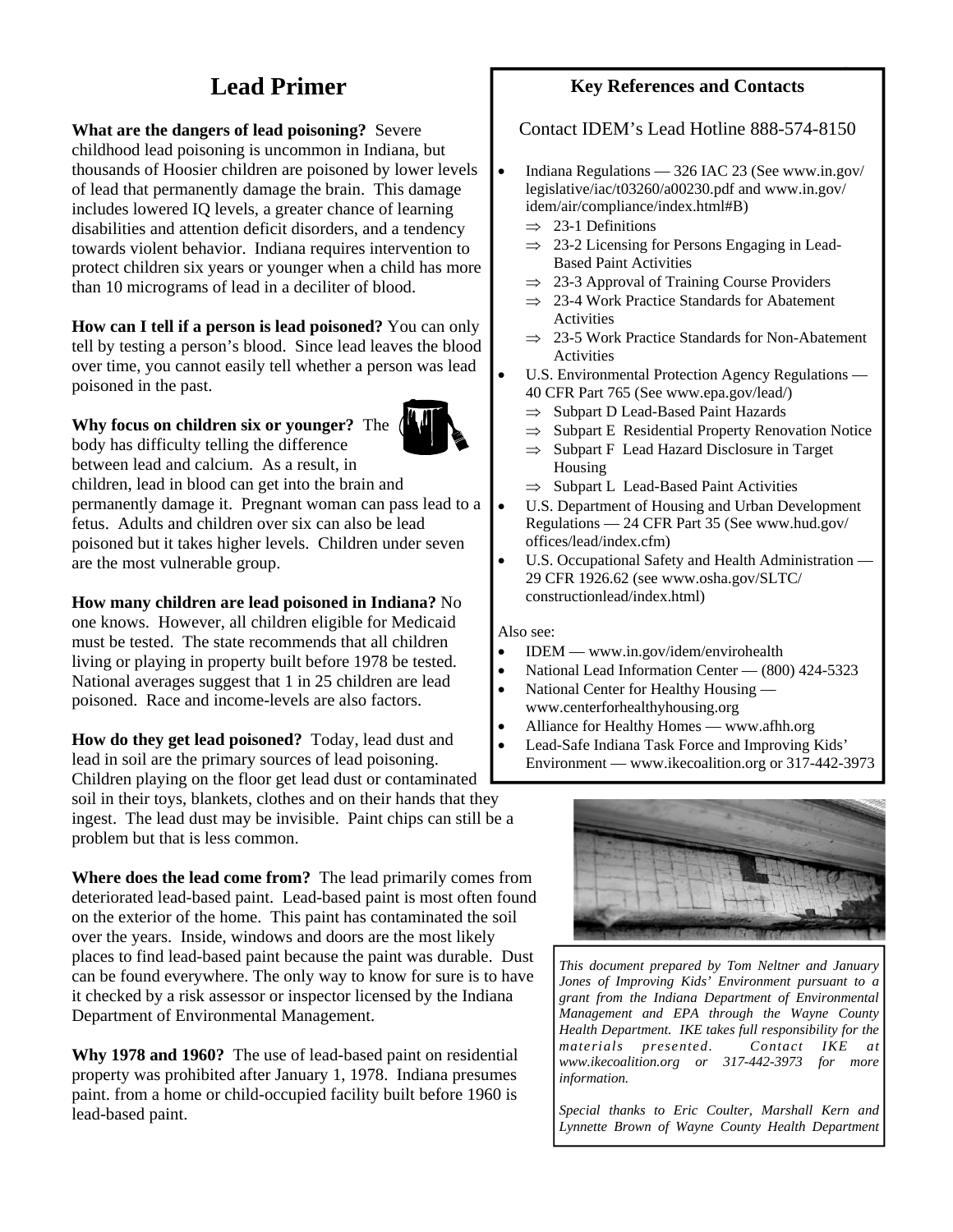